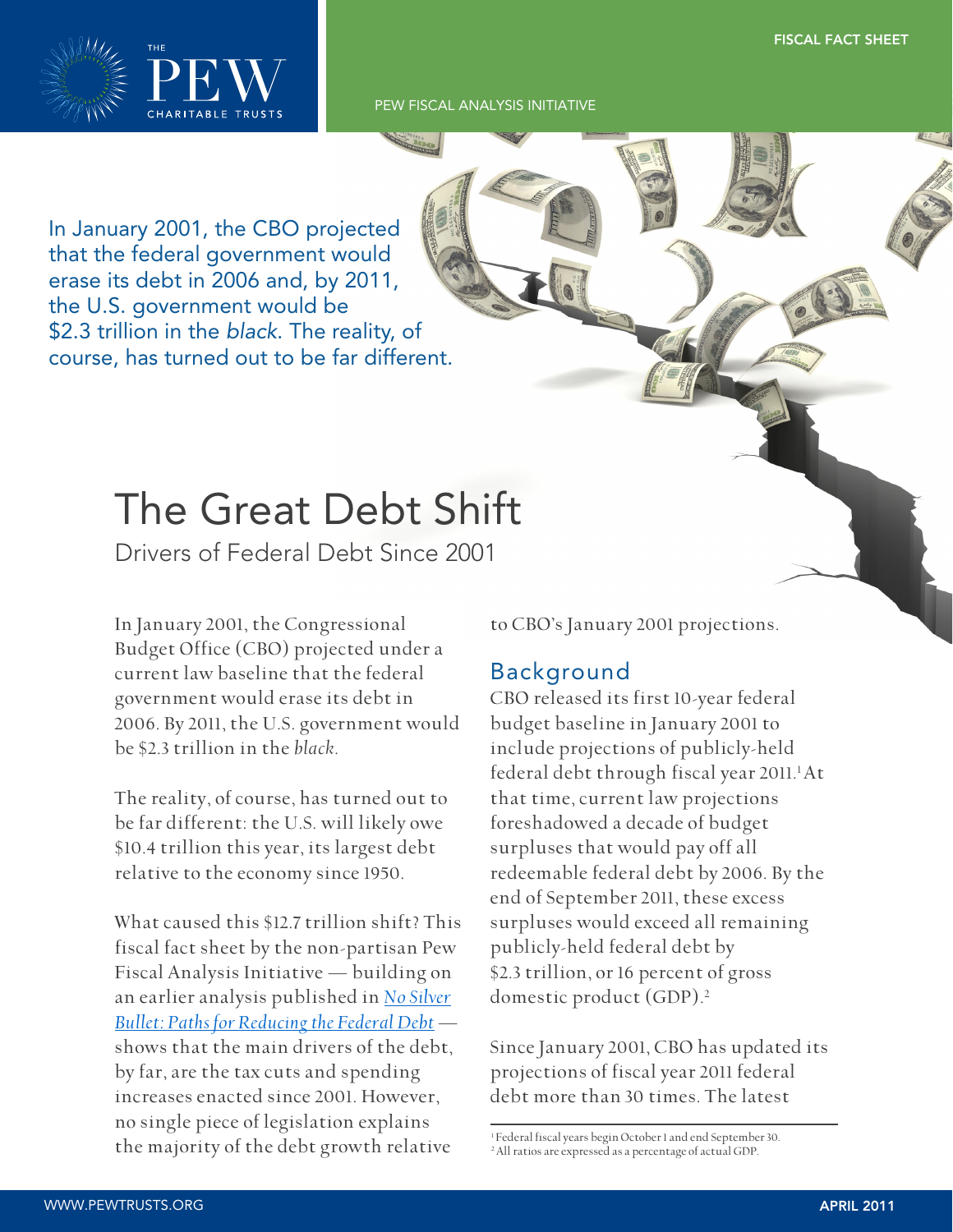revision is from March 2011, when CBO estimated that publicly-held federal debt would reach \$10.4 trillion (69 percent of GDP) at the end of September 2011.

Fiscal projections a decade out, even by the best analysts, are inherently imperfect, and this fact sheet shows that forecasting uncertainty explains a meaningful part of the revisions to CBO's debt projections. However, the main driver of the difference between the January 2001 projection and the reality a decade later has been legislative changes. Using CBO data over the last 10 years accounting for its revised projections and official cost estimates for enacted legislation, Pew examined the relative influence of various debt drivers over the past decade.

# Breaking Down Debt Growth

CBO revises its projections to reflect newly enacted legislation and changes in its economic and technical assumptions. When new legislation increases spending or cuts taxes, CBO projects a higher deficit and debt. It does the opposite when legislation reduces spending or raises taxes. CBO also makes revisions when broader economic conditions change. During a recession, for example, tax revenue declines and spending on programs such as unemployment insurance goes up. Deficit and debt drivers that are neither legislative nor economic are classified as technical revisions. Technical changes

Figure 1

# Why CBO's Debt Projections Changed between 2001 and 2011

Broad Categories of Drivers



Source: Pew analysis of Congressional Budget Office (2001 – 2011) data.

Notes: Components of the difference between the January 2001 CBO projection of publicly-held federal debt and actual debt, fiscal years 2001 - 2011. "Spending increases" includes all debt changes caused by changes in discretionary or mandatory spending and categorized as "legislative" by CBO. "Tax cuts" includes all debt changes caused by changes in revenue and categorized as "legislative" by CBO. "Technical & Economic" includes all debt changes categorized as "technical" or "economic" by CBO. "Other Means of Financing" includes costs incurred from caused by loan guarantees, asset sales and other off-budgets changes in the need for the federal government to borrow.

may be caused, for example, by changes in demographics or program participation.<sup>3</sup>

The \$12.7 trillion difference between CBO's January 2001 forecast and its March 2011 forecast is the result of all the legislative, economic and technical

<sup>3</sup> Because Pew focuses on changes in federal debt rather than changes in the deficit, we add changes to other means of financing (various off-budget factors that reduce or increase the federal government's need to borrow) to CBO's definition of technical drivers.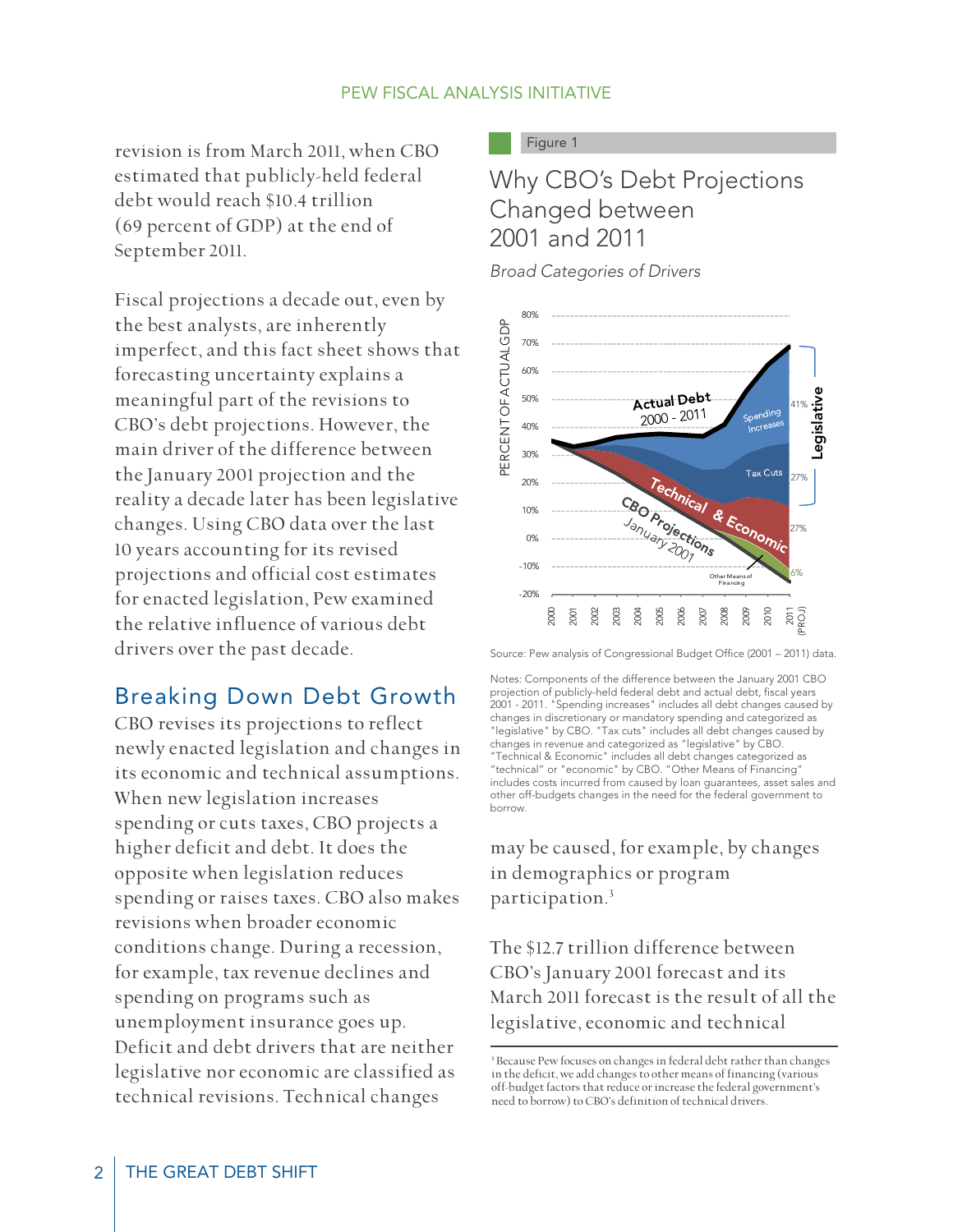changes between those two dates. Figure 1 breaks down debt growth into these broad categories, with the technical and economic drivers combined<sup>4</sup> and the legislative drivers further divided into spending increases and tax cuts. Figure 1 also shows the effect of changes in other means of financing (see technical appendix).

Between 2001 and 2011, about two-thirds (68 percent) of the \$12.7 trillion growth in federal debt has been due to new legislation. Forty percent of this legislative growth was the result of tax cuts enacted after January 2001, and 60 percent resulted from spending increases.<sup>5</sup> Technical and economic revisions combined caused about one quarter (27 percent) of the growth, and changes in other means of financing accounted for 6 percent.

## Specific Policies & Legislation

Legislative drivers can be further broken down using CBO cost estimates for six high-profile laws enacted over the last 10 years as well as the cost of the operations in Iraq and Afghanistan (see the technical appendix for more information on methodology and data sources). Figure 2 illustrates how the following policies contributed to the

change in CBO's debt projections over the last decade:

- 1. The 2001/2003 tax cuts;<sup>6</sup>
- 2. The overseas operations in Iraq and Afghanistan;
- 3. Medicare Part D;<sup>7</sup>
- 4. The Troubled Asset Relief Program (TARP);
- 5. The 2009 stimulus;<sup>8</sup> and
- 6. The December 2010 tax legislation.<sup>9</sup>

Figure 2 also breaks out the combined technical and economic revisions caused by changes in revenue projections, as well as the tax cuts and defense and nondefense spending growth<sup>10</sup> unaccounted for by the overseas operations and the specific pieces of legislation.

Figure 3 shows each factor's share of the net growth in fiscal year 2011 debt relative to the January 2001 CBO baseline. The five most significant legislative drivers are the 2001/2003 tax cuts (13 percent of the 10-year shift), growth in net interest due to legislative changes (11 percent), growth in nondefense spending (10 percent), the operations in Iraq and Afghanistan (10 percent), and the 2009 stimulus

<sup>4</sup>Because CBO's technical adjustments may still partially be a result of economic factors, Pew combines the economic and technical categories

<sup>&</sup>lt;sup>5</sup> In Figure 1, increases in net interest resulting from legislative drivers have been allocated proportionally.

<sup>6</sup> The Economic Growth and Tax Relief Reconciliation Act of 2001 (EGTRRA) and the Jobs and Growth Tax Relief Reconciliation Act of 2003 (JGTRRA).

<sup>7</sup> The Medicare Prescription Drug, Improvement, and Modernization Act of 2003.

<sup>8</sup> The American Recovery and Reinvestment Act of 2009.

<sup>9</sup> The Tax Relief, Unemployment Insurance Reauthorization, and Job Creation Act of 2010.

<sup>10</sup> "Defense" and "non-defense" as categorized by Pew for this report include growth in both discretionary and mandatory spending.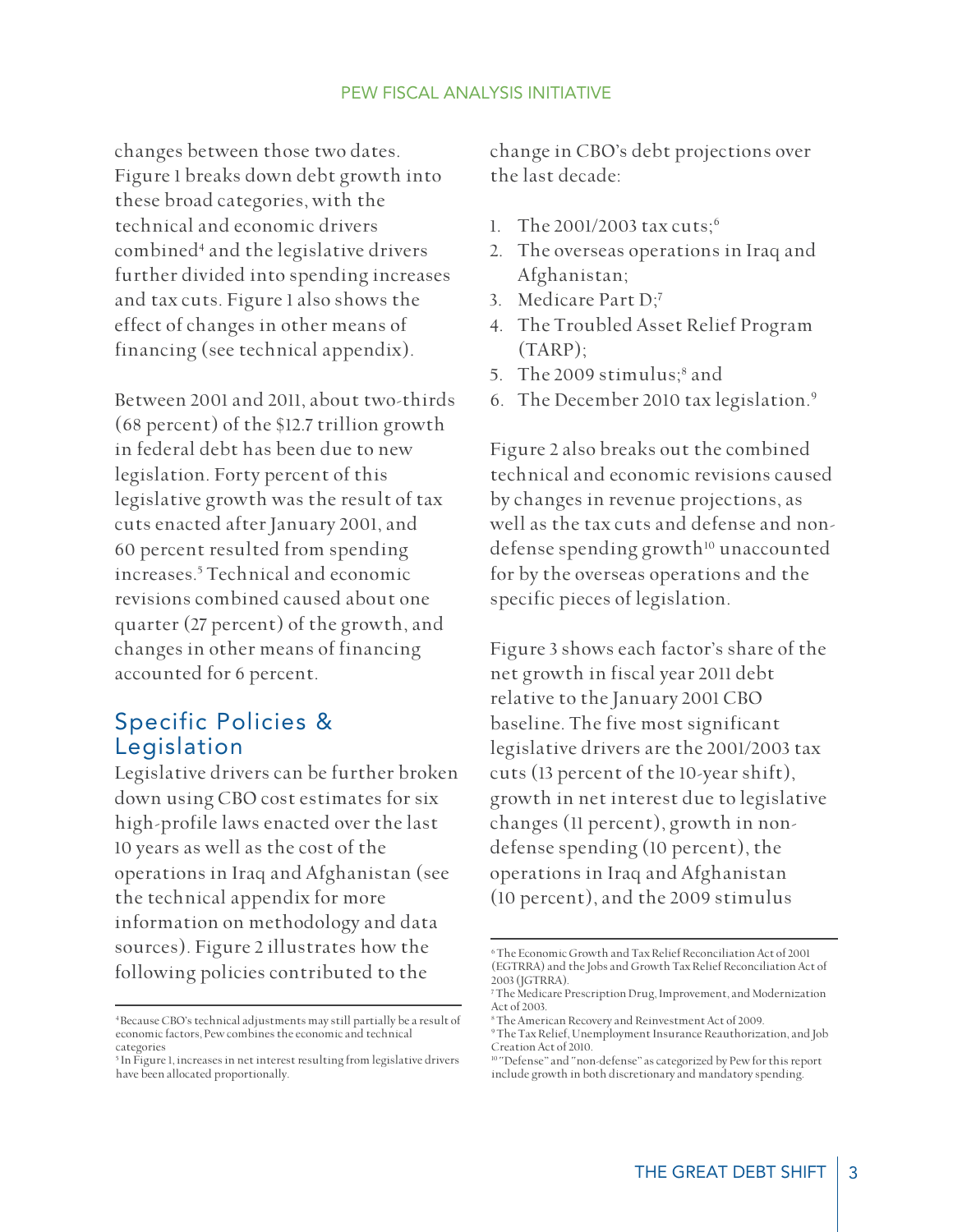Why CBO's Debt Projections Changed between 2001 and 2011

Figure 2



Specific Policies and Drivers

Source: Pew analysis of Congressional Budget Office (2001 – 2011) data.

Notes: Components of the difference between the January 2001 CBO projection of publicly-held federal debt and actual debt, fiscal years 2001 - 2011. For all other notes, see Appendix Table 1.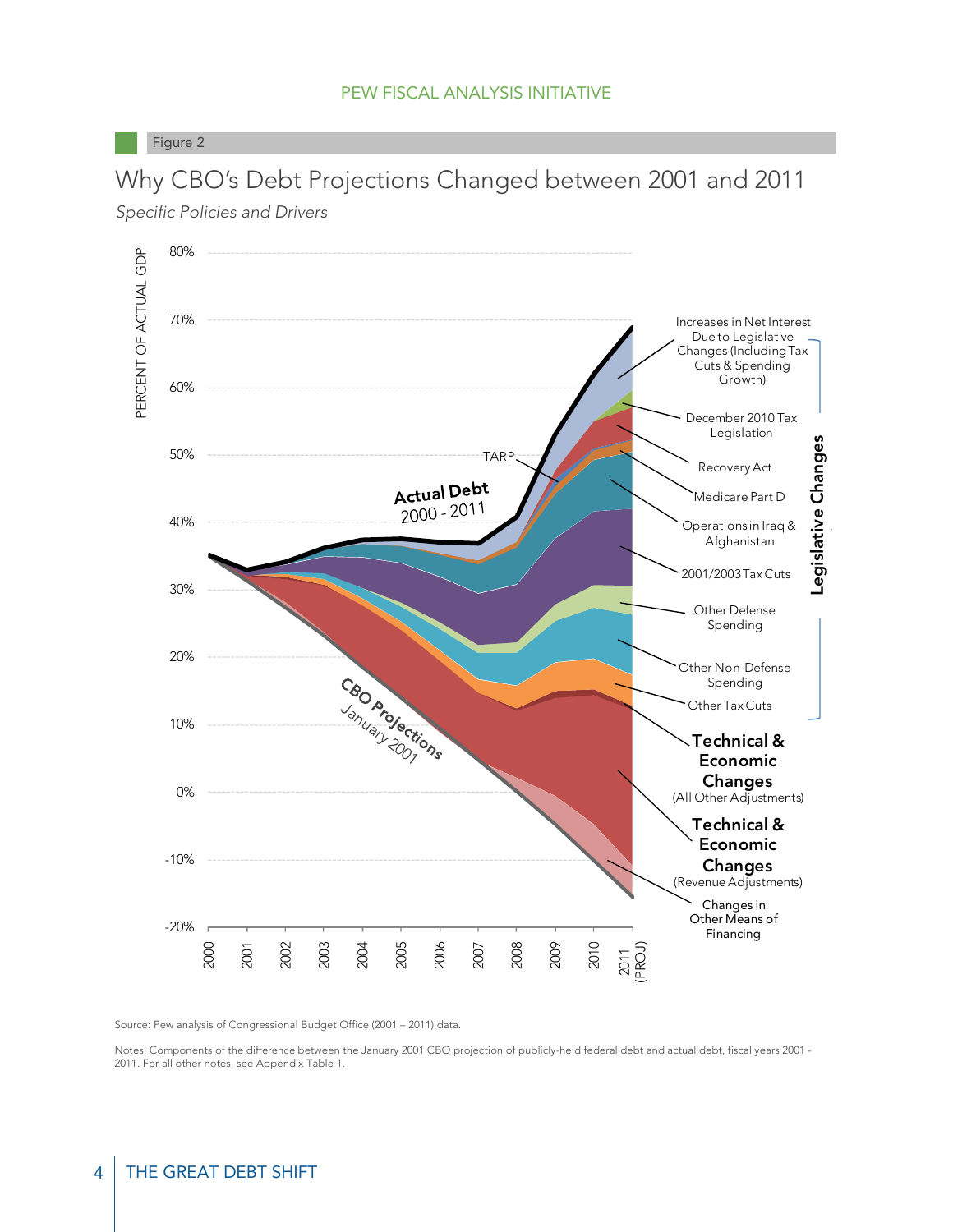#### Figure 3

# Shares of the Change in Debt Projections between 2001 and 2011

Specific Policies and Drivers



Source: Pew analysis of Congressional Budget Office (2001 – 2011) data.

Notes: Component share of the difference between the January 2001 CBO projection of publicly-held federal debt and actual debt, fiscal year 2011, as a percent of total debt. For all other notes, see Appendix Table 1.

(6 percent). The non-defense spending growth is mostly the result of annual discretionary appropriations increasing faster than CBO anticipated back in January 2001. Of the other tax cuts, about half of the debt effect is accounted for by the combined cost of three pieces of tax legislation. The rest is due to other legislation.

The largest non-legislative component that Pew analyzed was combined technical and economic revenue adjustments (28 percent), indicating that actual revenue fell below CBO's

January 2001 expectations even when controlling for tax cuts enacted between 2001 and 2011. All other technical and economic adjustments contributed only 1 percent of the 10-year shift. Changes in other means of financing account for 6 percent (see technical appendix).

## Conclusions

The excess growth in publicly-held federal debt beyond 2001 expectations has been the result of a variety of factors. However, new legislation enacted since January 2001 has been responsible for two-thirds of the debt growth. In the new legislation, roughly three dollars of new spending has been enacted for every two dollars in tax cuts between 2001 and 2011. No single policy or piece of legislation, however, is overwhelmingly responsible for the \$12.7 trillion shift in CBO's debt projections for 2011 that occurred between January 2001 and March 2011.

# Technical Appendix

Because money is fungible, there is no way to characterize how a particular federal program or policy has affected federal debt in *absolute* terms. However, it is possible to show the change in debt over time *relative* to some baseline projection.

#### *Data Sources*

Data on the drivers of debt growth between 2001 and 2011 came from the numerous updates to CBO projections released since January 2001.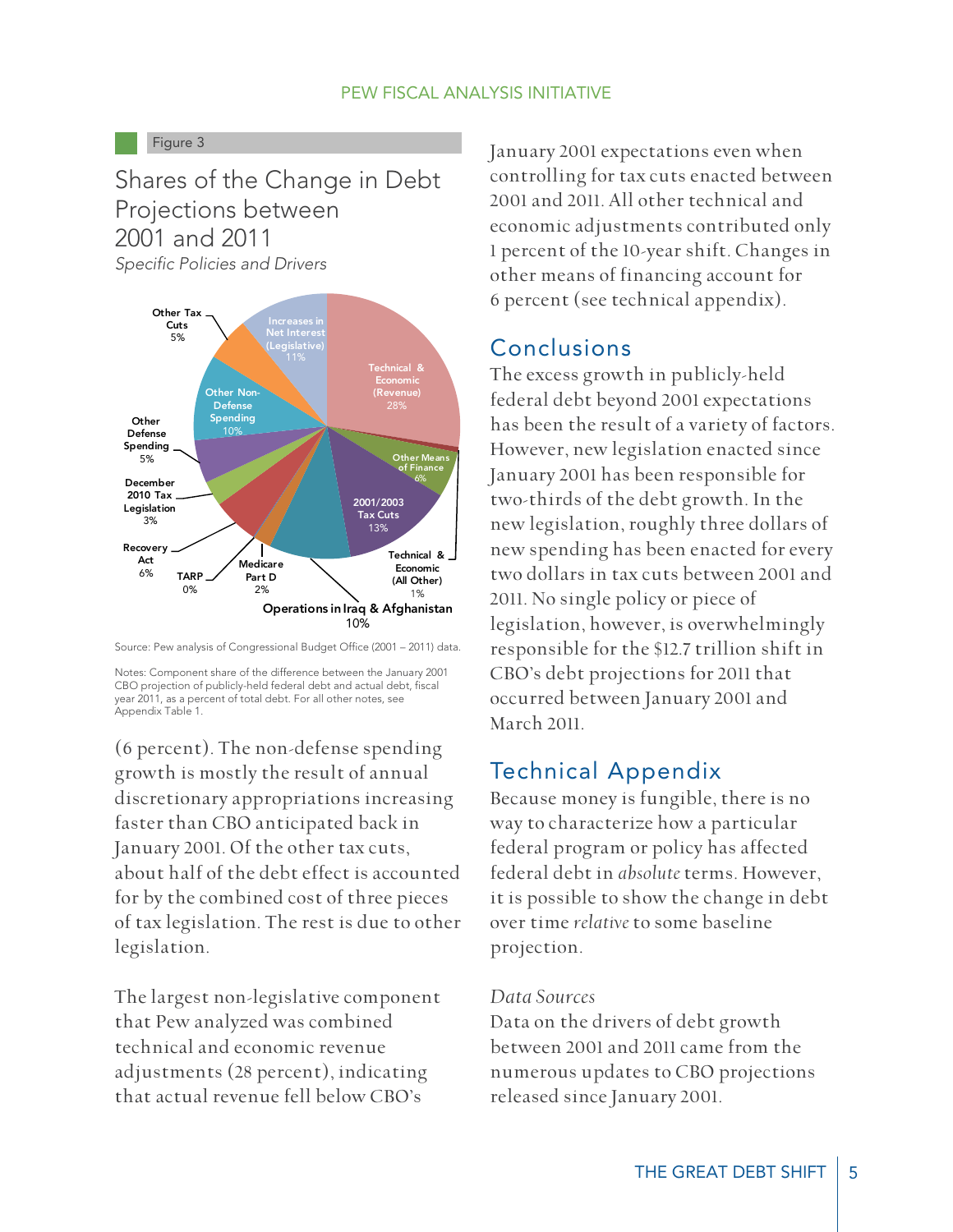See Appendix Table 2 for complete sources on all data used in this fact sheet.

*Other Means of Financing*  Other means of financing (OMF) is a driver of debt that includes various factors that reduce or increase the federal government's need to borrow, such as asset sales and loan guarantees. OMF is not reported by CBO as part of the unified federal budget deficit, but it affects federal debt just as spending or revenue would and, therefore, is essential when tracking changes to the debt over time. Pew calculated both CBO's January 2001 projection of OMF and actual OMF between 2001 and 2010, as well as CBO's March 2011 projection of OMF for fiscal year 2011. ■

Fiscal Facts - An occasional publication of the Pew Fiscal Analysis Initiative.

# The Pew Fiscal Analysis Initiative

seeks to increase fiscal accountability, responsibility and transparency by providing independent and unbiased information to policy makers and the public as they consider the major policy issues facing our nation.

For additional information, please visit www.pewtrusts.org or contact Samantha Lasky at slasky@pewtrusts.org or 202-540- 6390.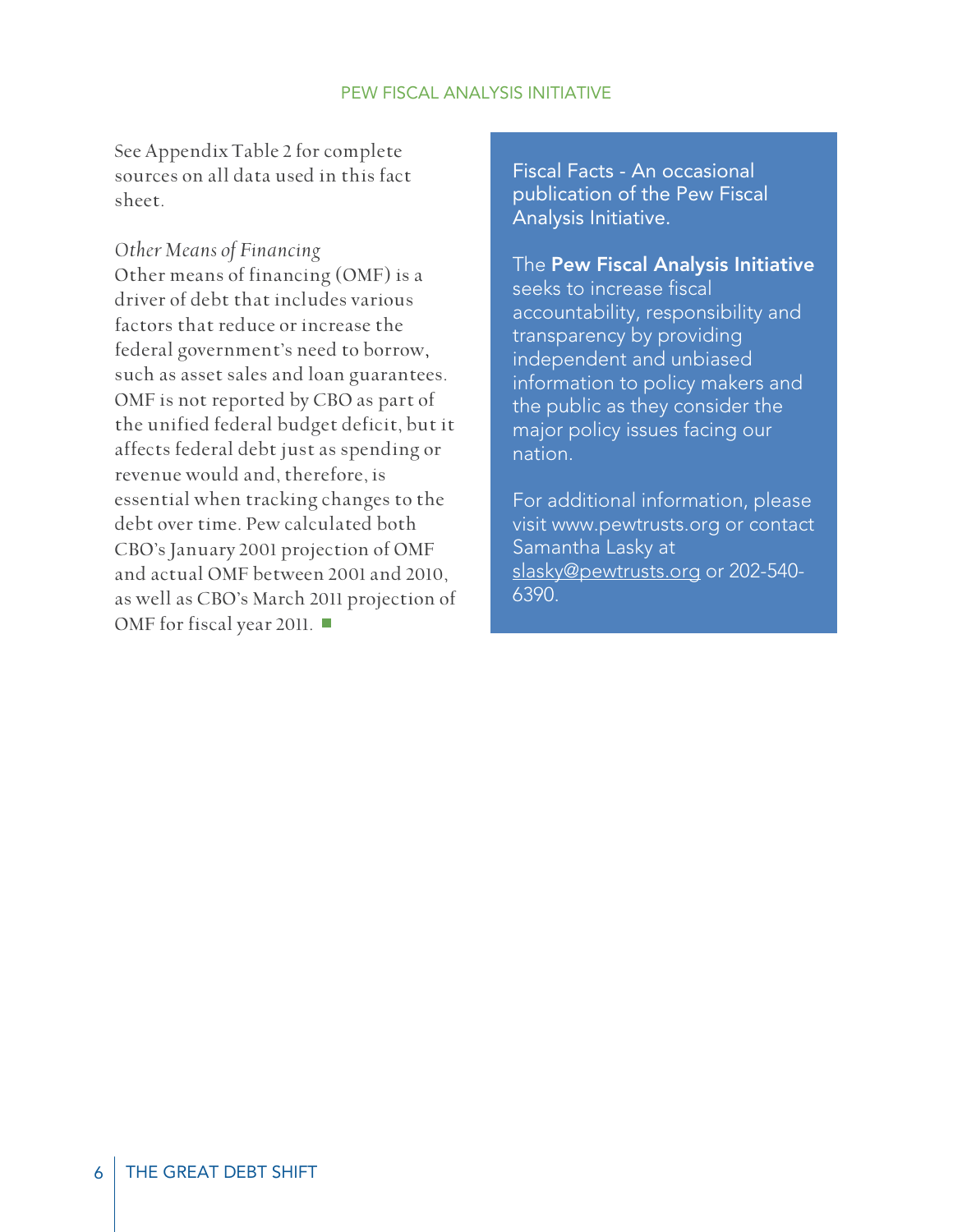# Notes to Figures 2 and 3

"Increases in Net Interest Due to Legislative Changes" includes all debt changes caused by changes in interest costs and categorized as "legislative" by CBO. It excludes growth in net interest due to economic or technical revisions.

"December 2010 Tax Legislation" shows CBO's 2011 projected costs of the Tax Relief, Unemployment Insurance Reauthorization, and Job Creation Act of 2010.

"Recovery Act" shows CBO's 2009 projected costs of the American Recovery and Reinvestment Act of 2009.

"TARP" shows CBO's 2011 projected costs of the Troubled Asset Relief Program.

"Medicare Part D" shows CBO's 2003 projected costs of the Medicare Prescription Drug, Improvement, and Modernization Act of 2003.

"Operations in Iraq & Afghanistan" shows CBO's 2011 estimate of the costs of operations in Iraq and Afghanistan.

"2001/2003 Tax Cuts" shows CBO's 2001 and 2003 projected costs of the Economic Growth and Tax Relief Reconciliation Act of 2001 and the Jobs Growth and Tax Relief Reconciliation Act of 2003.

"Other Defense Spending" shows growth in defense discretionary spending unaccounted for by the specific policies. "Other Non-Defense Spending" shows growth in non-defense discretionary and mandatory spending unaccounted for by the specific policies.

"Other Tax Cuts" shows debt growth caused by legislative decreases in revenue and unaccounted for by the specific policies. "Technical & Economic (All Other Adjustments)" include all debt changes categorized as "technical" or "economic" by CBO excluding changes caused by changes in revenue.

"Technical & Economic (Revenue Adjustments)" include those debt changes categorized as "technical" or "economic" by CBO and caused by changes in revenue projections.

"Other Means of Financing" includes changes to publicly-held federal debt caused by loan guarentees, asset sales and other offbudgets changes in the need for the federal government to borrow.